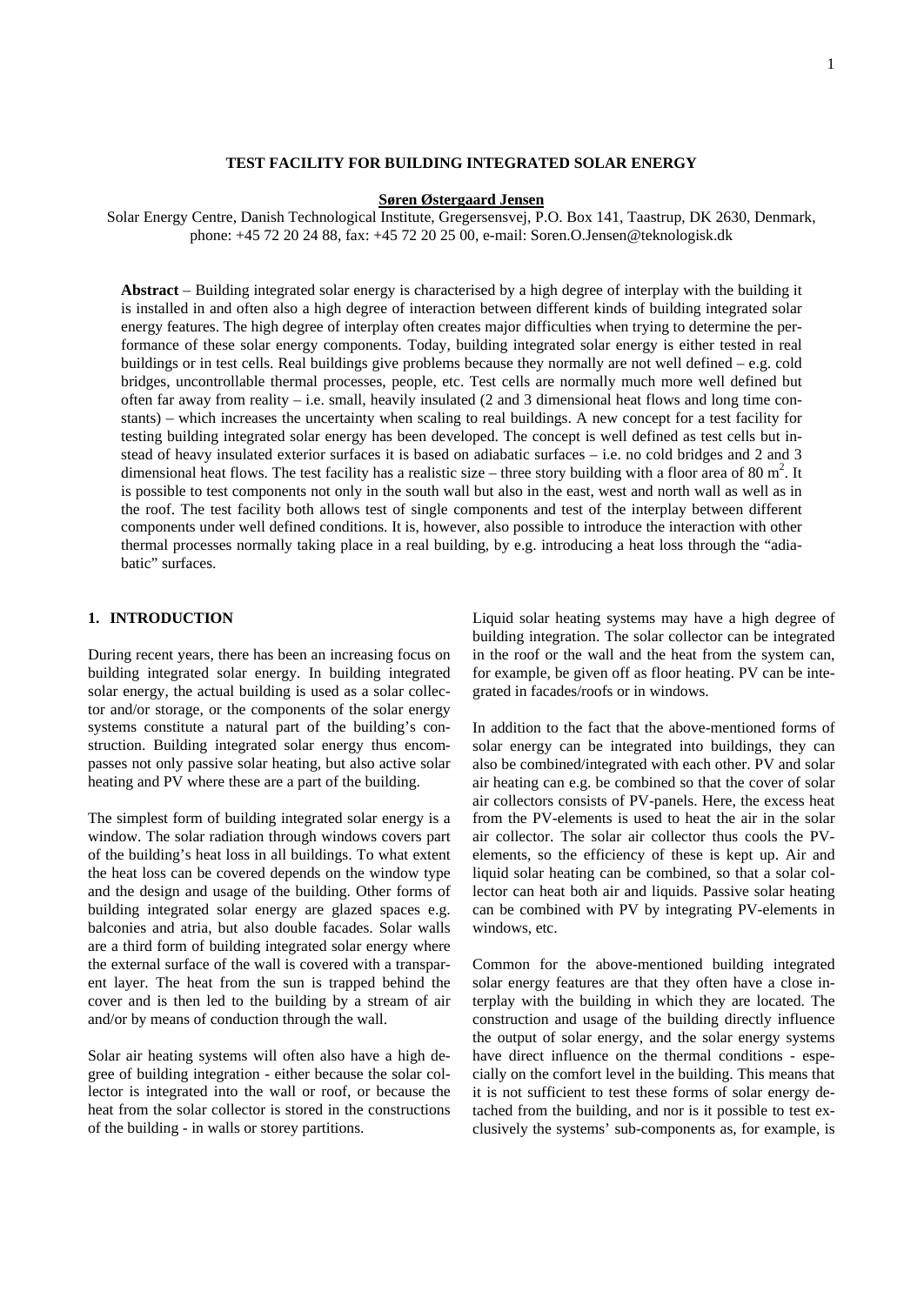done at present with liquid solar collectors and storage tanks for solar heating systems.

## **2. TEST IN OUTDOOR FACILITIES**

Building integrated solar energy can be tested in real buildings, where they anyway will find their final use. But, since there is a need for controllable measuring conditions, which can be reproduced, real buildings will create problems - especially if there are people present in the buildings. Real buildings are normally not sufficiently well defined in order to achieve sufficiently precise measuring results. Moreover, many other thermal processes are taking place, which do not directly have anything to do with the component, which is being tested. Persons are even more poorly defined which makes it virtually impossible to account for them in a measurement programme.

In order to bridge the gap between laboratory tests and real buildings different outdoor test technologies has, therefore, been developed – especially the test cell technology.

Test cells normally has one surface for testing components while the other surfaces are heavily insulated in order to increase the measurement accuracy on the test component as the heat losses through the other surfaces will be small. However, the large insulation thickness introduces relatively large and uncontrollable 2 and 3 dimensional heat flows in the corners of the test cell. These 2 and 3 dimensional heat flows can constitute up to 15% of the total heat losses from the test room (Jensen, 1994). Moreover, the large insulation thickness introduces long time constants. This increases the uncertainty when scaling to real buildings

Attempts have been made to solve these problems in several of the test cells by introducing adiabatic surfaces by means of: a) an extra internal insulation layer with a controllable, electrical heating foil between the original and the new insulation or b) less insulation but with a heated

space on the outer side of the insulation where the air temperature is maintained at the same level as in the test room.

However, the test cell technology still suffers from the often small test area where only components of a limited size can be tested and where the conditions in the test room behind the test area often will be far away from reality with regards to e.g. air flow pattern.

As a reaction to this the Solar Energy Centre at the Danish Technological Institute has developed a new concept for a test facility with the aim of including the best parts from test cells and real buildings (Jensen, 1997 and Jensen, 2000).

# **3. NEW CONCEPT FOR A TEST FACILITY FOR TEST OF BUILDING INTEGRATED SOLAR ENERGY**

The test facility is well defined as test cells but instead of heavy insulated exterior surfaces it is based on flexible adiabatic surfaces – i.e. limited cold bridges and 2 and 3 dimensional heat flows. The test facility has a realistic size – three story building with at floor area of 80  $m^2$ . All adiabatic surfaces can be replaced with test components or traditional walls in order to facilitate tests of several solar energy components under real conditions. It is thus possible to test components not only in the south wall but also in the east, west and north wall as well as in the roof. In addition it is possible to store heat in the internal constructions, e.g. the floor. The test facility both allows tests of single components and tests of the interplay between different components under well defined conditions. It is, however, also possible to introduce the interaction with other thermal processes normally taking place in a real building, by e.g. replacing one or more of the adiabatic surfaces with traditional surfaces. The latter is very important when validating/developing simulation programs in order to obtain an understanding of the interaction of



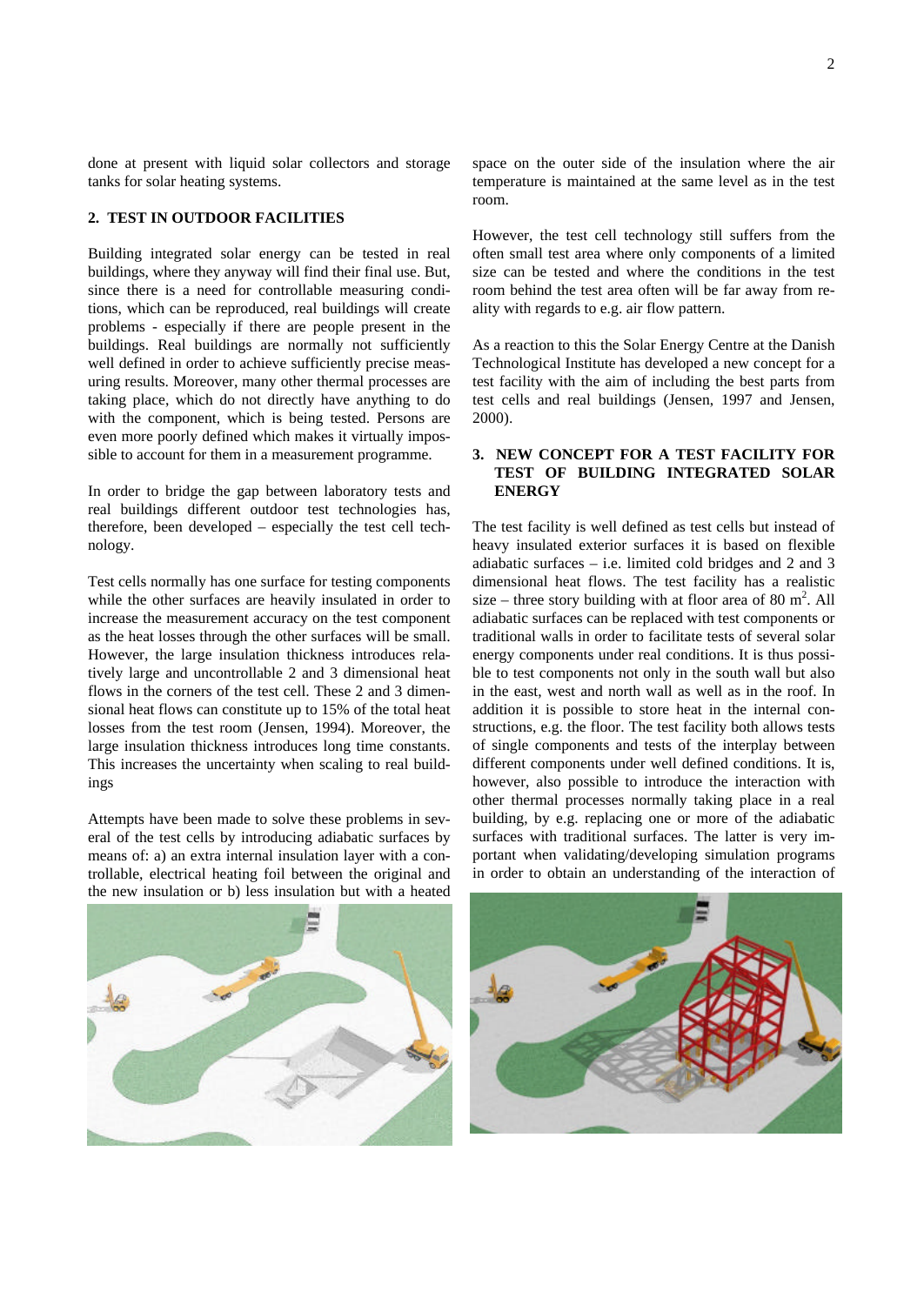the thermal processes in the components with the thermal processes normally occurring in a building.

## **4. DESCRIPTION OF THE TEST FACILITY**

#### *4.1. Supporting Structure*

The supporting structure of the test facility is a steel skeleton divided in three separate parts as shown in figure 1. The main part of the steel skeleton - referred to as the basis configuration – gives the basement and the two test rooms with a foot print of 80 m² (10 x 8 m²). On top of this it is possible to locate a roof module with a roof tilt of 45° for tests of roof integrated components. If further an extension module is placed on the roof module the test facility will allow for test of facades with a height of up to12 m as shown in figure  $2$  – referred to as the maximum configuration.



Figure 1. Components of the steel skeleton of the test facility.





Figure 2. The components from figure 1 joint together to form the maximum configuration where it is possible to test facades with a height of up to 12 m.

The foot print of the basement is on all sides 1 m wider than the foot print of the test rooms. Steel columns to support the facades are located in the basement in this 1 m wide gap. The aim of this is to reduce (eliminate) the 2 and 3D heat flows in the lower part of the facades as the temperature in the basement and around the steel columns can be maintained at the same temperature level as the air just above the floor of the lower test room.

#### *4.2. Floor Slaps*

Real buildings normally contain a significant amount of thermal mass and several solar energy features use this mass for storage of heat – e.g. passive solar energy through windows or solar air heating systems where the heat is stored in the storey partitions.

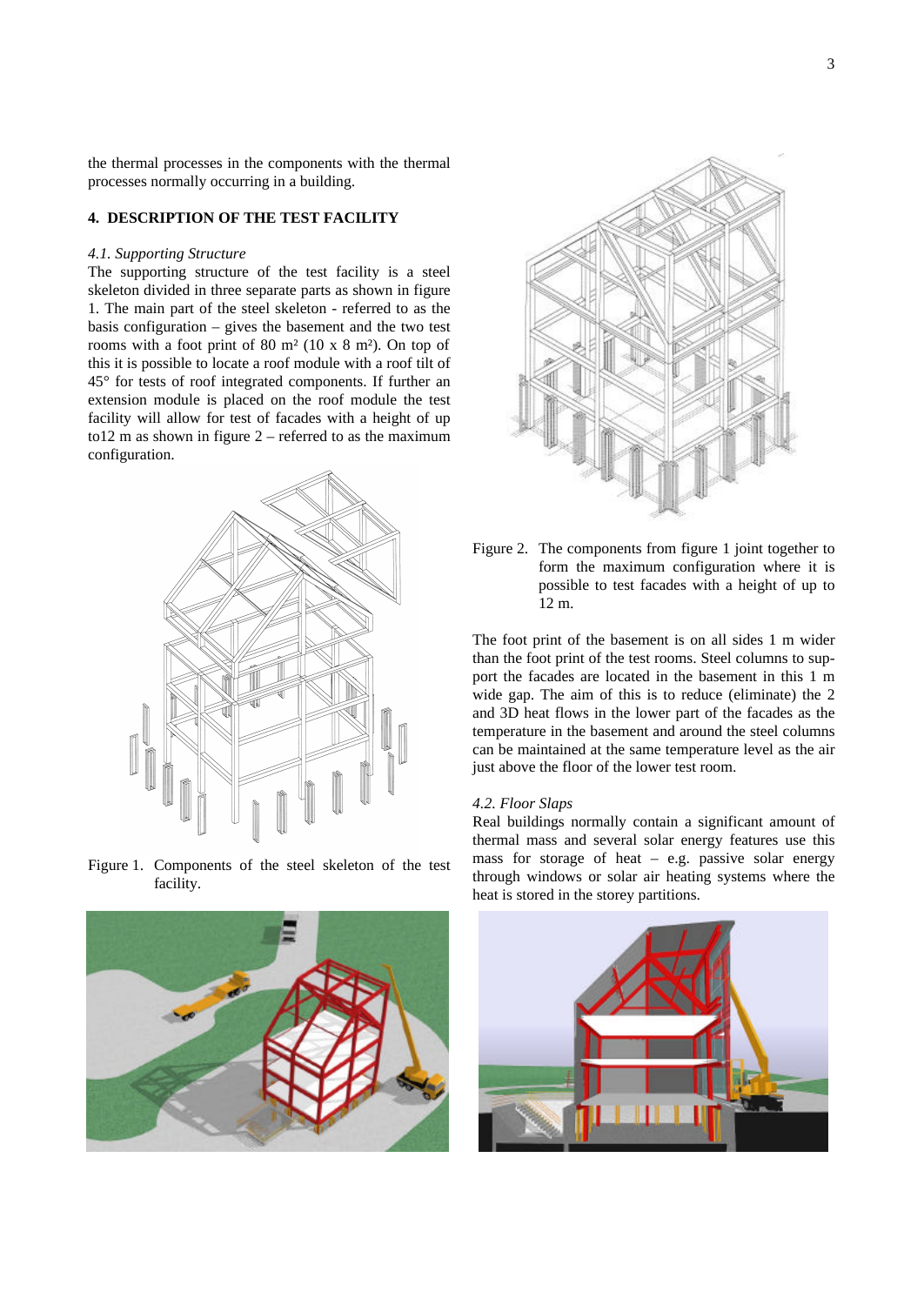In order to be able to represent this in the test facility the storey partitions will be hollow core concrete floor slaps with the possibility to circulate air through.

These hollow core concrete floor slaps will of course not act as adiabatic surfaces – which is nor the intention. However, in some tests it may be desirable to be able to operate with adiabatic surfaces also in the floor and ceiling. 2 dimensional dynamic calculations on the thermal behaviour of the storey partitions have shown that if 50- 100 mm rigid foam insulation is placed on the floor and under the ceiling, the heat flow in and out of the concrete floor slaps can be reduced to a minimum which will not influence the test very much or which may be measured using heat flow meters and in that way be taken into account when evaluating the test results.

#### *4.3. Adiabatic Surfaces*

The concept of adiabatic surfaces is the main new feature of the test facility. The idea to use adiabatic surfaces was obtained from the Energy Monitoring Company's Test Room 3000 (Martin, 1994), which is a test cell with only a thin layer of insulation against the test room and a cavity on the outside of this insulation. The cavity can be maintained at the same temperature level as inside the test room.

The concept of the test facility was at first developed based on this idea of heated cavities in the exterior surfaces (Jensen, 1997). However, possible in a small oneroom test cells this concept is very difficult to establish in a large multi floor test facility – especially if flexibility is the question.

Instead the concept of adiabatic panels was developed. The adiabatic surfaces will be build of easy removable adiabatic panels of an easy to handle size of 2 x 3 m² (width x height). Figure 3 shows an example of the test facilities in its maximum configuration covered with adiabatic panels on all facades.

The panels are mounted on the outside of the steel skeleton and secured to this and each other.

Figure 4 shows the principle of the adiabatic panels. The panels are sandwich constructions of two 35 mm plates of insulation foam with a thin liner of an aluminium sheet on each side. In the middle is a 50 mm air gap which may be ventilated by fans installed in the outer insulation plate in order to remove undesirable heat from the air gap. The panels is designed to have a heat loss coefficient close to the heat loss coefficient defined by the Danish building code: 0.3 W/m²K.





Figure 3. The test facility in its maximum configuration with adiabatic panels on all facades.

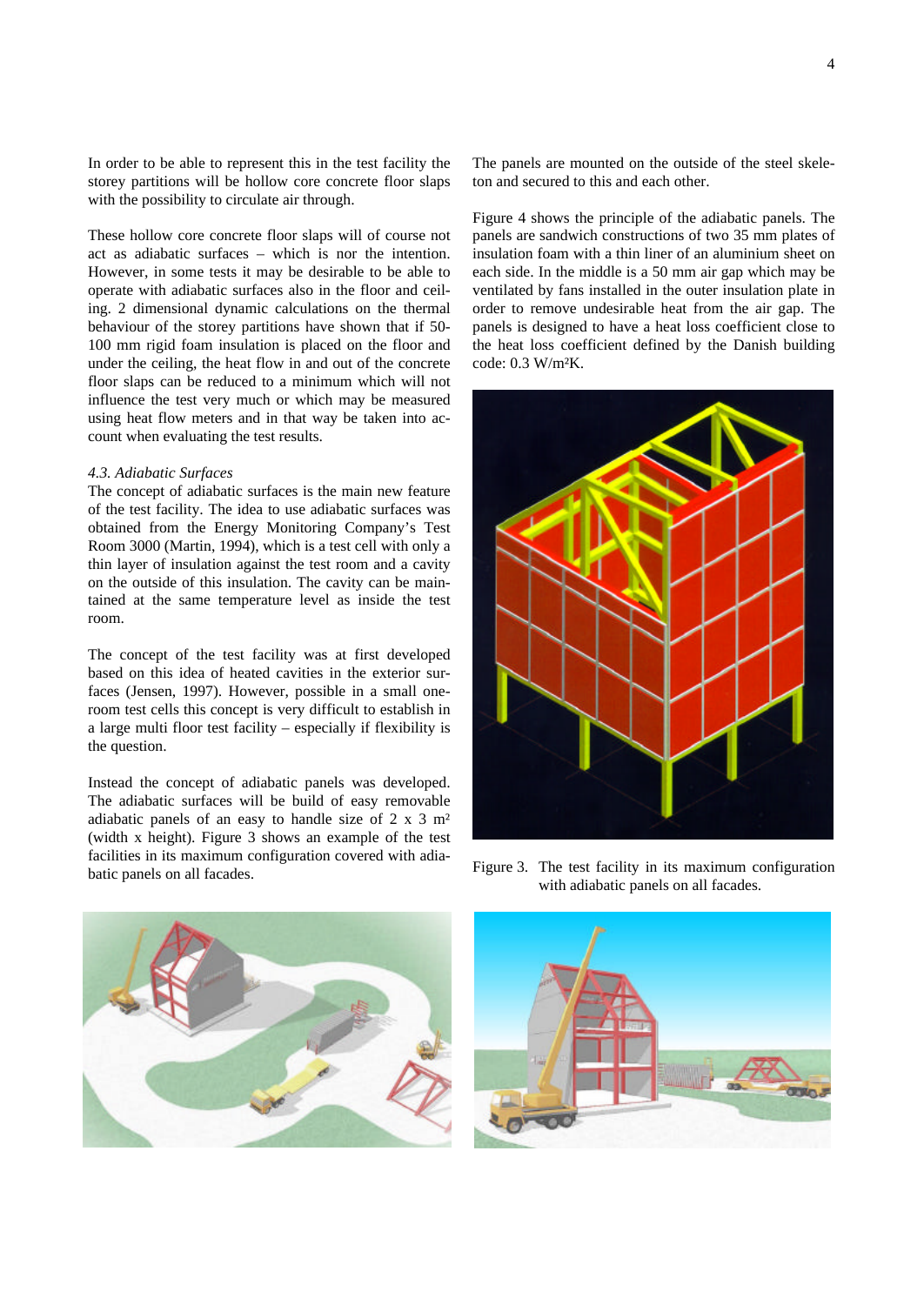

Figure 4. The principle of the adiabatic panels.

Heating foils are – in order to obtain the adiabatic feature of the panels – located on the back side of the aluminium liner facing the room. The temperature of the aluminium sheet facing the room may thus be controlled to a desired temperature as long as it is higher than the ambient temperature. To be able to match the temperature stratification, which may occur in the test room during a test, the four heating foils of the panel – see figure  $5 -$  may be controlled individually.

The panels will act as adiabatic surfaces when the heating foils are controlled so that the surface temperature of the aluminium sheet facing the room is identical to the room temperature of the air just in front of the surface. When it is desirable to perform test with a heat loss through the "adiabatic" panels these can be controlled to create any

given heat loos between zero and the heat loos created with no heat from the heating foils and the air gap flushed with ambient air. The air gap of the panels will also be flushed in the case when solar radiation hits the outer surface of the panels and raises the temperature of the air gap to near room temperature. This will else make the control of the internal surface temperature difficult due to a too low heat loss through the panel.



Figure 5. The location of the heating foils of the adiabatic panels. Dimensions without insulation strips.

However, the main problem when creating an adiabatic surface using limited sizes of panels is the cold bridges created by the connections between the panels. Major effort has, therefore, been devoted to develop connections, which will only create neglectable cold bridges. A connection which only create a very small cold bridge has been developed, where the temperature at the connections differs less that 0.2 K from the temperature at the middle of the panels with a identical heat supply at the edge of the panels compared to the middle of the panel. Figures 6-8 show isotherms for a vertical connection, a horizontal connection located in front of a floor partition and a verti-



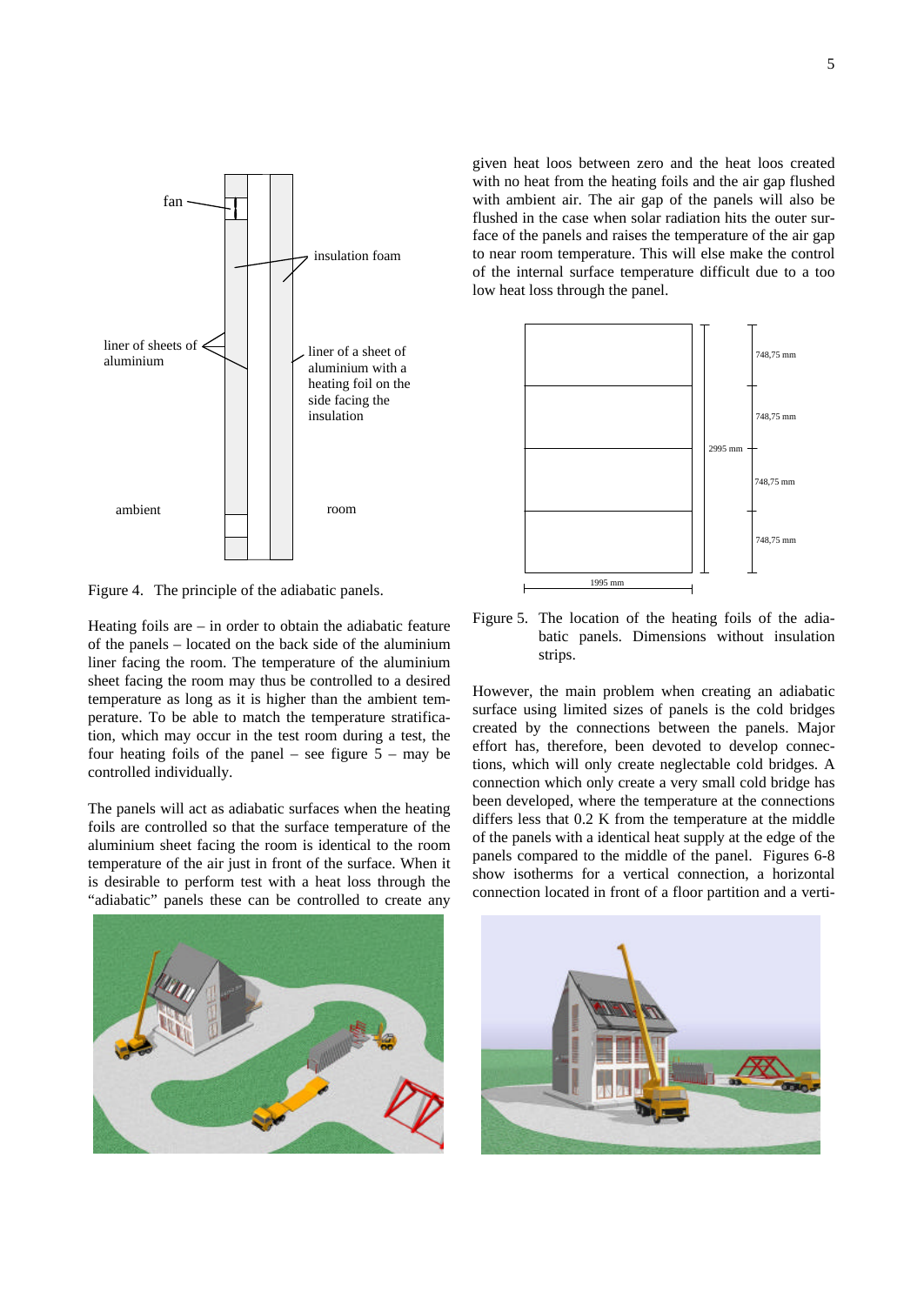cal corner under the following conditions: ambient temperature =  $-12^{\circ}$ C, room temperature =  $20^{\circ}$ C. The 2D thermal calculations was performed using the simulation program HEAT2 (Blomberg, 1997).



Figure 6. Isotherms for a vertical connection between two adiabatic panels.



Figure 7. Isotherms for a horizontal connection between two adiabatic panels located in front of a floor partition.



Figure 8. Isotherms for a vertical corner with a corner module and two adiabatic panels.